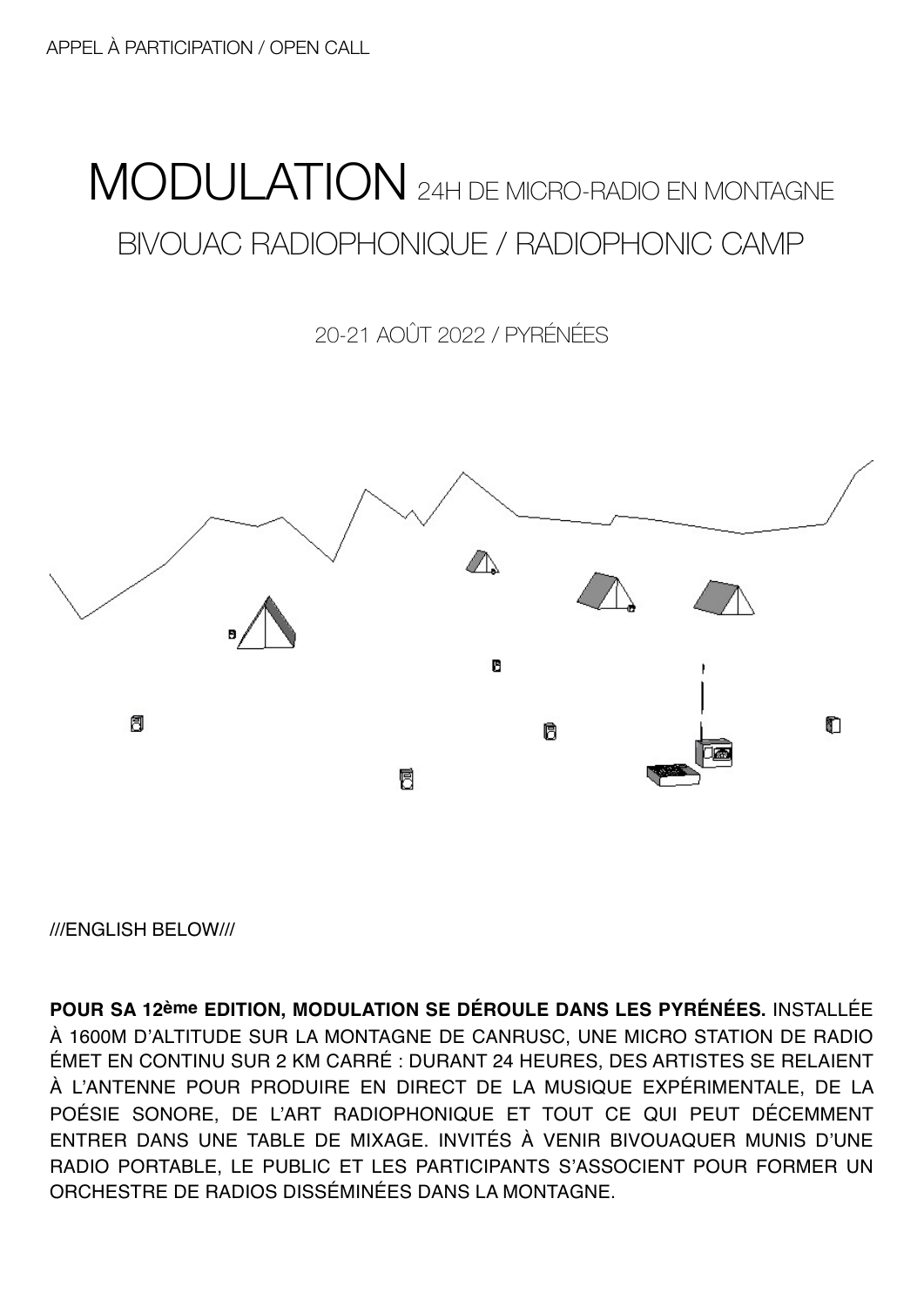# MODULATION24H NARROWCAST IN MOUNTAIN RADIOPHONIC CAMP

AUGUST 21st - 22nd 2022 / PYRÉNÉES

FOR IT'S TWELFTH EDITION, MODULATION WILL TAKE PLACE IN THE PYRENEES. A MICRO-RADIO STATION IS INSTALLED AT 1600M HIGH ON CANRUSC MONTAIN. DURING 24 HOURS, SOUND ARTISTS, MUSICIANS, POETS, READERS AND PERFORMERS WILL PLAY LIVE SUCCESSIVELY AND PRODUCE WHATEVER CAN BE PLUGGED INTO A MIX TABLE. THE AUDIENCE WILL CAMP ALL AROUND AND TAKE PART BY COMING WITH A PORTABLE RADIO AND PLAYING THE NARROWCAST. THE BROADCAST DISSEMINATED THRU RADIOS PRODUCES A «SPEAKERS ORCHESTRA».

### **CONCERNED SOUND FORMS**

THE OPEN CALL CONCERNS : AMBIENT, NOISE OR EXPERIMENTAL MUSIC, READING, VOCAL OR MUSICAL IMPROVISATION. WE'RE NOT INTERESTED BY MUSICAL PROPOSALS WHICH CAN COVER A RADIO SOUND WITH THEIR OWN ACOUSTIC SOUND.

PROPOSED DURATIONS ARE 1 HOUR.

REGISTRATIONS ARE MADE ON SITE.

THE STUDIO RUNS ON 12V BATTERIES. WE ASK PARTICIPANTS TO BE AS SELF SUFFICIENT AS POSSIBLE. THERE IS NO 110V / 220V IN THE AREA.

MODULATION IS A PARTNER OF [RADIO ART ZONE](https://radioart.zone/) AS PART OF ESCH2022 EUROPEAN CAPITAL OF CULTURE.